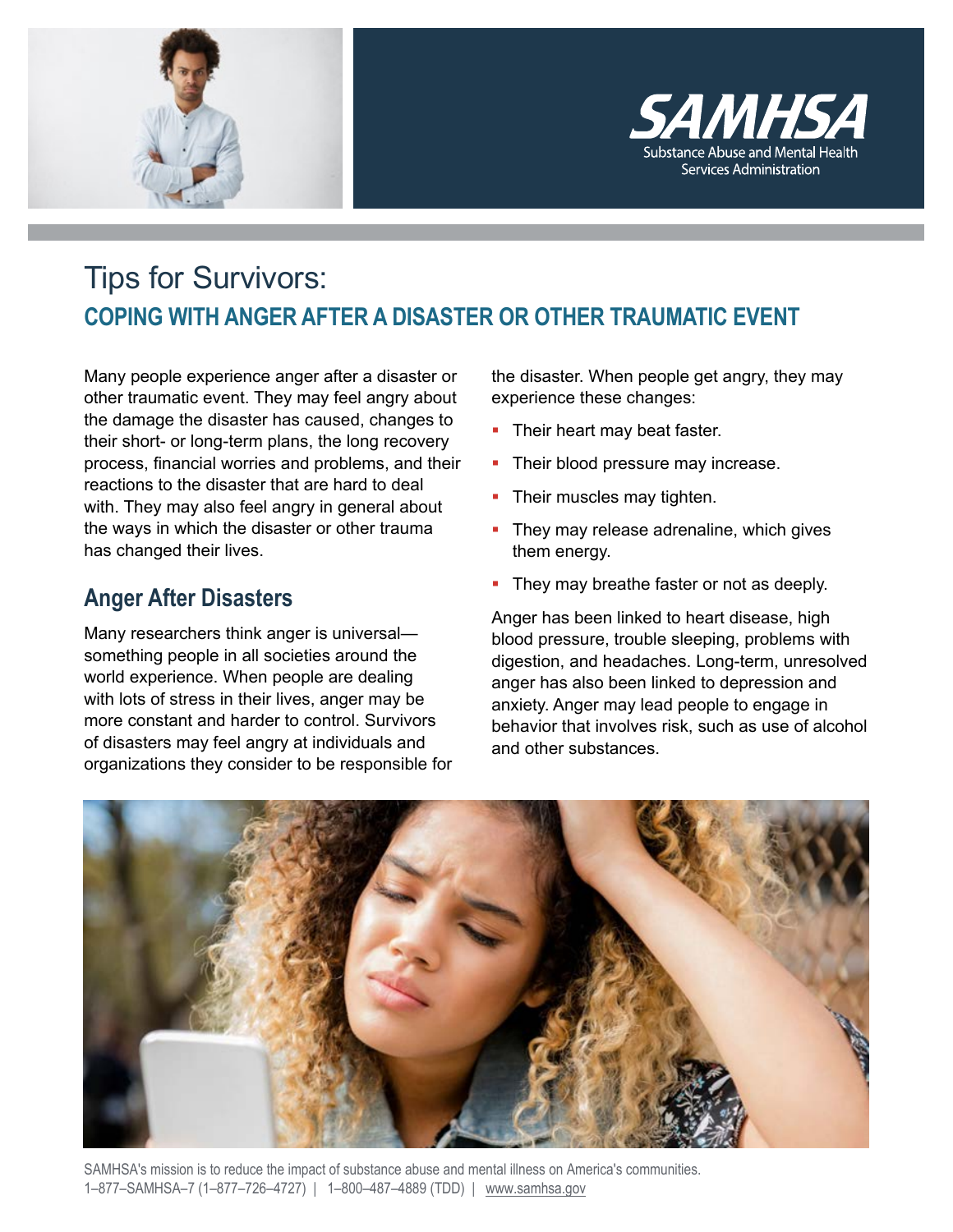

## **Tips for Calming Yourself**

Many people find they become angry more easily than usual following a disaster or other trauma. The following sections describe ways for you to manage and talk with others about your anger that may help improve situations and strengthen relationships in your life.

#### *Self-management*

Anger can become very intense very quickly. It is hard to make good choices and communicate well with others when you feel very angry. When you notice you are angry, take a break. You may want to count to 10, take a quick walk, or try some of the tips below. When you are calmer, you can deal with the anger in a way that is better for you and those around you.

### *Communication*

If you are angry with a person, it may make sense to talk with him or her directly about it. You may need to wait until your anger is at a manageable level to do this. Here are a few steps you can take to improve communication.

- **•** When you're ready, use "I" statements such as "I feel angry that you haven't filled out the paperwork for us to get assistance."
- Avoid placing blame and acknowledge that the person may provide you with information

that changes how you think and feel about the situation.

 Avoid the words "always," "never," and "should." "Always" and "never" are rarely true, and all three words often involve blaming. They can put the person you're talking to on the defensive, making him or her less open to working with you on finding a way to improve the situation.

### *Problem Solving*

If you find you are often becoming angry in a specific situation, you may want to consider ways you can change the situation. If you are frustrated by a slower commute to work because of damages and rebuilding along the route you take, try a different route or public transportation if available.

If changes to a situation are not possible, it may help to focus on areas of life you can control. While your commute to work may be frustrating, you may be able to develop relaxation skills or keep up with other healthy habits.

### *Forgiveness*

Practice forgiveness as much as possible. Forgiveness may take time, but it may also enhance your relationship with the person you forgive.

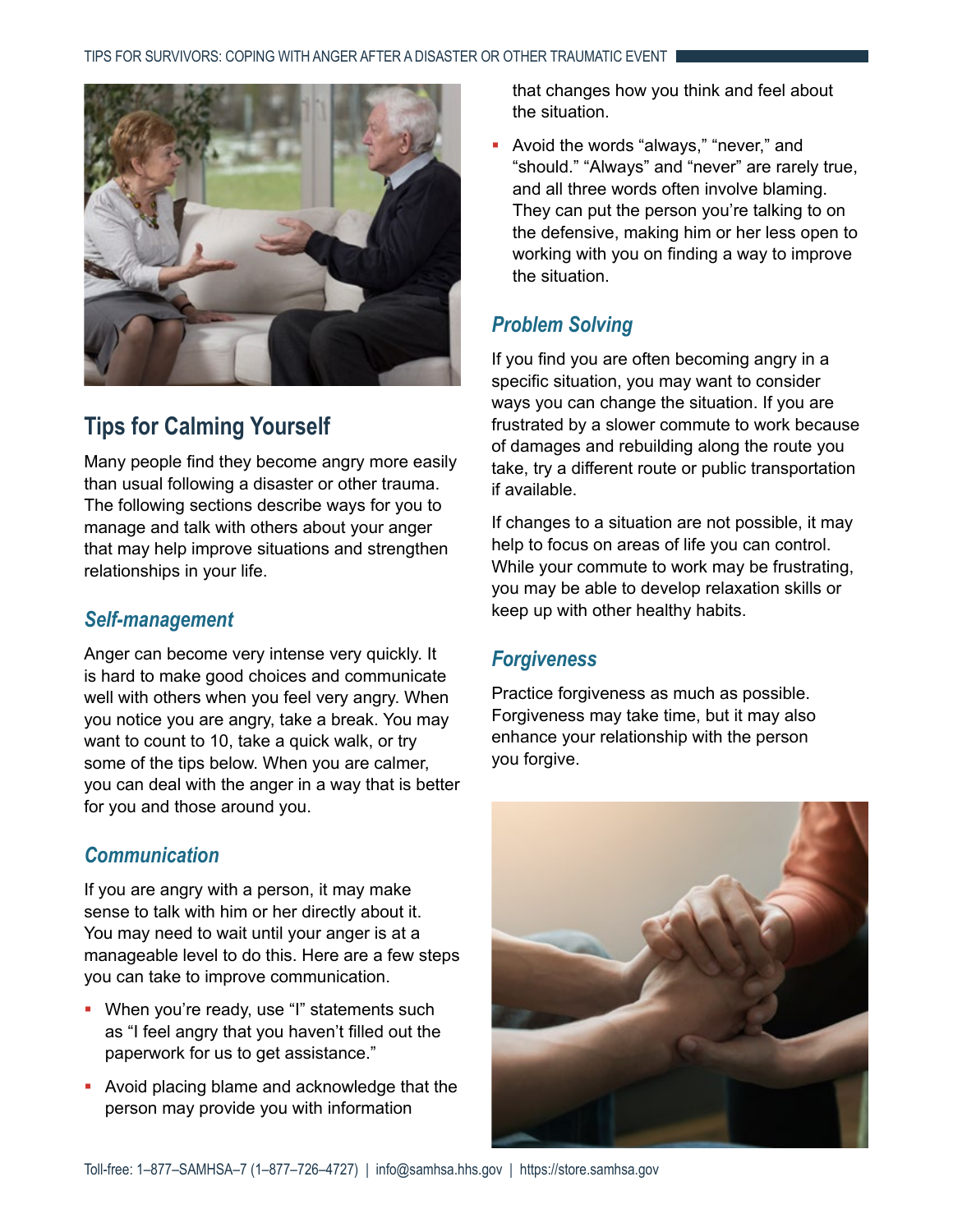

## **Positive Actions Can Help**

### *Connection to Community*

For some people, it may be helpful to talk to someone you trust about your anger. Try these tips to connect with your community.

- **Seek out a support group.** Sometimes these can be found through community centers and disaster recovery programs. It can be very helpful to talk with others who have gone through a similar traumatic experience.
- **Join other groups.** Continue participating in groups and connecting with others in ways that don't have anything to do with the disaster. Attend services at your place of worship and meetings of social or volunteer groups you are part of.

### *Relaxation Techniques*

These techniques can lower your overall stress level, which in turn can help you manage your anger and use it in productive ways. It's a good idea to practice at least once each day, so you can build your skills in calming down. Try these tips to help you relax.

**-** Deep breathing. Try to breathe from your abdominal area instead of from your chest. Imagine your breath going into and out of your belly as you breathe.

- **Visualization.** Imagine that you are in a place that is peaceful and calming to you—a place you've been, or one where you would like to be.
- **Progressive muscle relaxation.** Tighten and then relax each muscle group in your body. It often helps to go from head to toe or vice versa.
- **Gentle stretching, yoga, or tai chi.** Slow to moderate speed and gentle movements may help you calm down when things are stressful.

### *Habits of Health*

It may be hard to keep up with healthy habits after a disaster, when your access to resources may be limited, and you may not be living at home. Do your best and give yourself credit for all you do. Try these tips to stay healthy:

- **Be physically active.** One way to reduce stress and improve mood for many people is to be physically active. Try a walk or run with a friend or alone, push-ups or sit-ups at home, or anything else you enjoy and that helps you feel better over time.
- **Sleep and eat well.** If possible, get enough sleep. Aim for 7 to 9 hours a night, the amount that most adults need. Do your best to eat healthy food, including plenty of fruits, vegetables, and water, if available.
- **Avoid drugs and alcohol.** Although it may be tempting to use them to make anger feel more manageable, they lower people's ability to control their behavior. Drugs and alcohol can sometimes lead people to act on anger in ways that have negative effects over the short or long term.